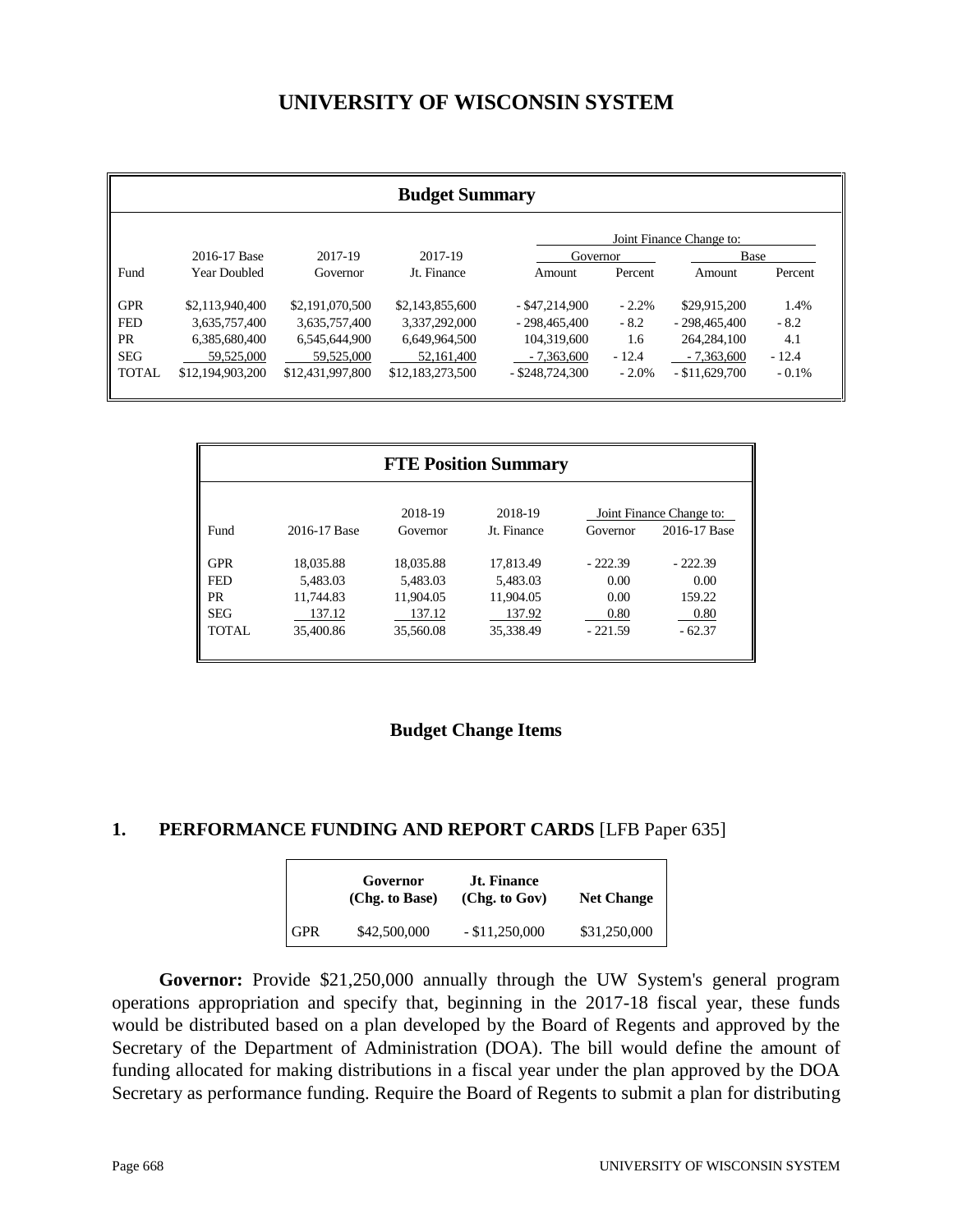the performance funding based on each institution's rank on criteria specified in the bill and criteria specified by the Board to the DOA Secretary no later than January 1, 2018. Specify that the plan would include the Board's method for ranking performance regarding each set of performance criteria specified in the bill and by the Board. The DOA Secretary would have 30 days to approve the plan or to require the Board to submit a revised plan. If the Board is required to submit a revised plan, the DOA Secretary would have 30 days to approve the plan or require another revised plan. The Board could not implement a plan for the distribution of the performance funding until such a plan was approved by the DOA Secretary. If the Board is unable to distribute the performance funding provided in the 2017-18 year, the Board would be required to distribute the entire amount of performance funding provided in the biennium, \$42,500,000, in the 2018-19 year. The Board may only distribute the performance funding as specified in the plan approved by the DOA Secretary and may not otherwise spend the performance funding.

The bill would require the Board to rank each institution's performance on five sets of criteria for each fiscal year and specify the proportion of the performance funding that would be distributed to the institutions based on their relative ranking on criteria in that set. The five sets and the proportion of the performance funding that should be distributed based on the criteria in that set are as follows: (a) affordability and attainability, 30%; (b) work readiness, 15%; (c) student success in the state workforce, 30%; (d) efficiency, 10%; and (e) service, 5%. The remaining 10% of the performance funding would be distributed based on each institution's rank on two additional criteria specified by the Board. The bill would specify between one and eight criteria within each of the five sets and require the Board establish a formula for distributing the proportion of the performance funding provided to be based on an institution's ranking on criteria in that set and the two criteria specified by the Board. Require that each formula ensure that an institution receives a distribution that is greater than any other institution with a lower ranking. Specify that in ranking institutional performance and establishing formulas for the distribution of the performance funding, the Board would control for the number of students enrolled at each institution so that institutions with larger enrollments are not advantaged over institutions with smaller enrollments.

The affordability and attainability criteria would be: (a) the average length of time for students to obtain each degree awarded by the institution; (b) participation in dual enrollment programs; (c) percentage of students who were awarded degrees who completed degree requirements within three years; (d) percentage of students who were awarded degrees who completed degree requirements within four years; (e) percentage of students who were awarded degrees who completed degree requirements within six years; (f) percentage of students awarded degrees in healthcare, science, technology, engineering, or mathematics; (g) the graduation rate of low-income students as determined in a manner specified by the Board; and (h) faculty instructional hours. The bill would define dual enrollment programs as programs or courses of study designed to provide high school students the opportunity to gain credits in both a high school and a university or UW Colleges campus. These programs would include transcripted credit programs or other education services provided by contract between a school district and a university or UW Colleges campus and the early college credit program.

The work readiness criteria would be: (a) the average number of high-impact practices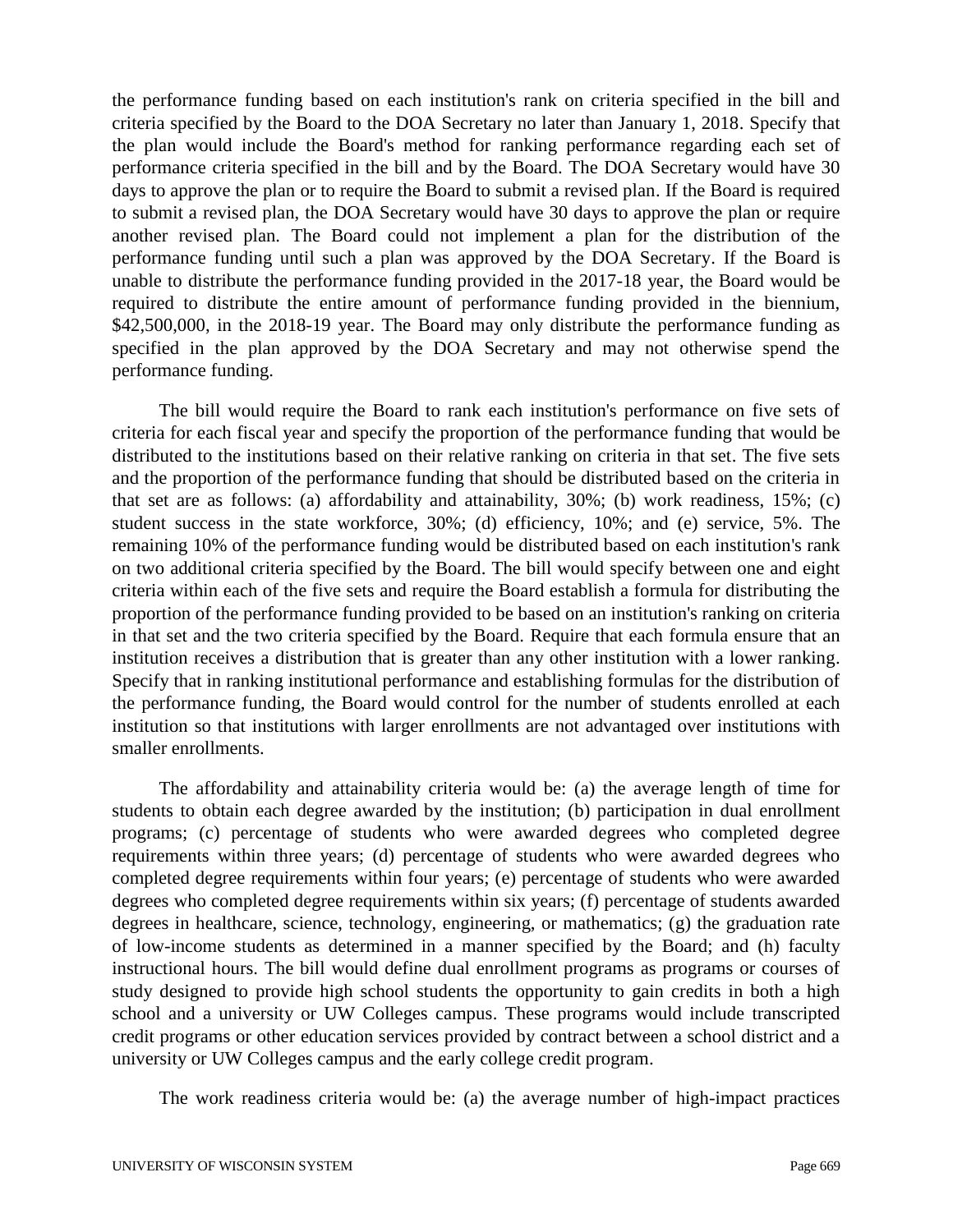experienced at any time during undergraduate enrollment by bachelor's degree graduates; and (b) the percentage of students who participated in internships at any time during their undergraduate enrollment. The bill would define high-impact practices as techniques and designs for teaching and learning that the Board has identified as proven to be beneficial for student engagement and successful learning among students from many backgrounds.

The student success in the state workforce criteria would be: (a) the percentage of students awarded degrees who obtained full-time postgraduate employment; (b) the percentage of students awarded degrees who obtained full-time postgraduate employment in a field related to the degree awarded; (c) the percentage of the state workforce, defined by the bill as the number of state residents aged 25 to 64, who graduated from the institution in the five prior fiscal years; (d) the percentage of students awarded degrees who are employed or continuing their education within one year of graduation; and (e) the number of degrees awarded by the institution that are in high-demand fields. Under the bill, the Department of Workforce Development would determine what constitutes high-demand fields and revise the determination as necessary.

The service measures would be: (a) the number of state residents served by the UW-Extension and outreach programs at the institution; and (b) expenditures at the institution on student community service programs that do not award academic credit. Efficiency would be measured by each institution's performance in minimizing expenditures for supplies, services, personnel, and other administrative expenses.

Provide that the Board may substitute different criteria to apply to the UW Colleges if the Board determines that different criteria are appropriate for evaluating the performance of the UW Colleges. The Board may also exempt the UW Colleges from any ranking and distribution of the performance funding if the Board determines the criteria should not apply to the UW Colleges.

Specify that, beginning in the 2018-19 fiscal year, the Board of Regents would require each institution to prepare an evaluation designated as the "performance funding report card." The performance funding report card would summarize the institution's performance during the prior fiscal year with respect to the performance criteria identified by the bill and specified by the Board and other metrics specified by the Board. If the Board specifies others metric that should be reported by the institutions, those metrics would apply to all institutions. The performance funding report card prepared by each institution would compare the performance of the institution on those criteria and metrics to the performance of the other UW institutions. The Board may require the institutions to include additional information in their performance funding report cards including the information the Board and the UW-Madison Chancellor are required to include in their current law annual accountability reports regarding performance, access and affordability, undergraduate education, graduate and professional education, and faculty. Specify that each institution's performance funding report card would be prepared in a single-page format specified by the Board, would be accessible via a prominent link on the institution's Internet home page, and would be updated as necessary at the end of each semester.

In addition, require the Board to publish data on the UW System's online accountability dashboard regarding each institution's performance with respect to the performance criteria identified by the bill and specified by the Board and any other metrics included in each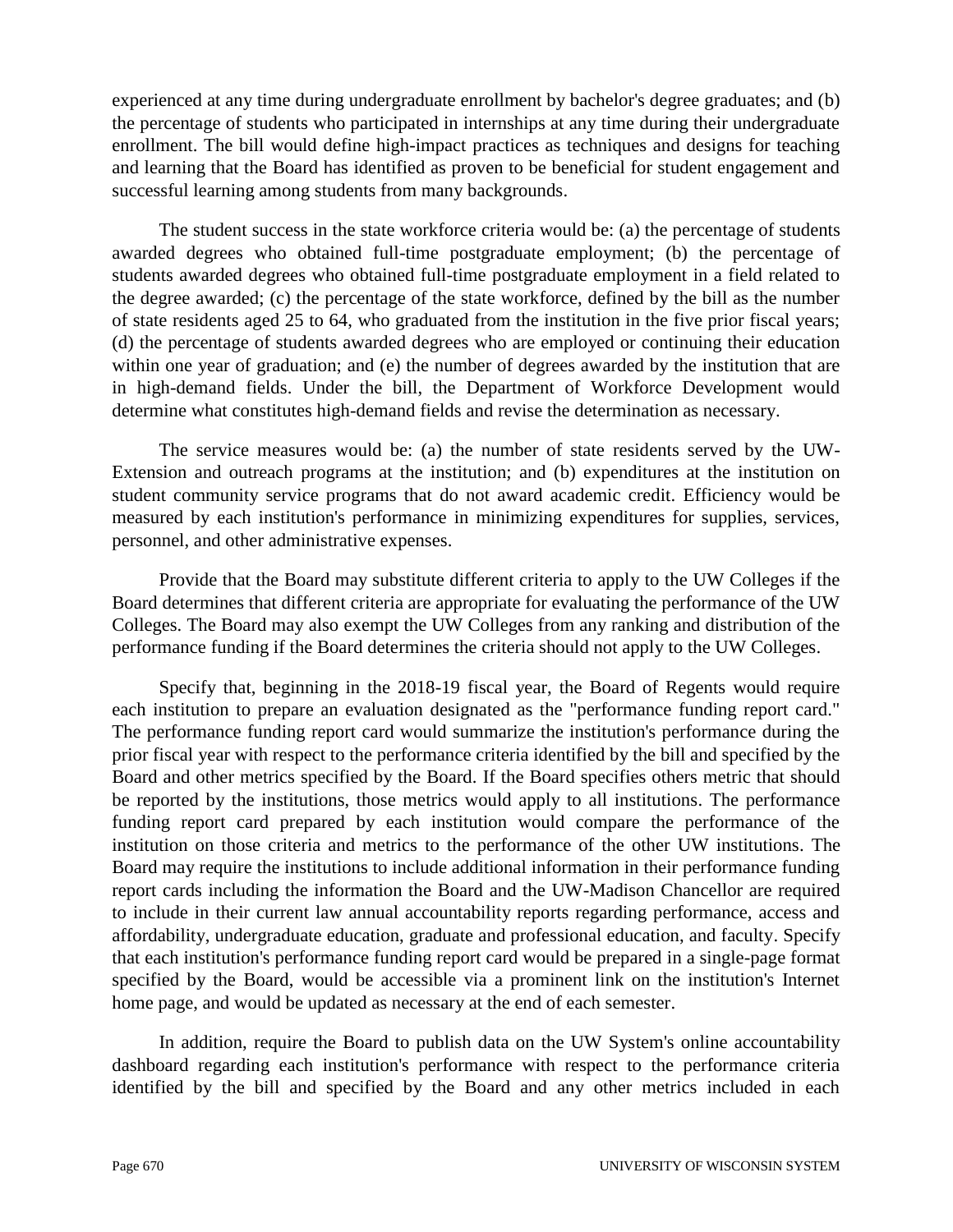institution's performance funding report card as specified by the Board.

**Joint Finance:** Delete the Governor's recommendation and reduce funding by \$16,250,000 in 2017-18 and provide an additional \$5,000,000 in 2018-19, for net funding of \$5,000,000 in 2017- 18 and \$26,250,000 in 2018-19. Instead, establish the following goals for the UW System: (a) grow and ensure student access; (b) improve and excel at student progress and completion; (c) expand contributions to the workforce; and (d) enhance operational efficiency and effectiveness. Require the Board of Regents to identify at least four metrics to measure progress towards meeting each of the four goals established by the Legislature. Specify that the Board of Regents could identify different metrics for the UW-Extension where appropriate. Specify that each institution would select one metric identified for each goal on which the institution would improve and one metric identified for each goal on which the institution would maintain excellence.

Require the Board of Regents to submit an outcomes-based funding formula to the Joint Committee on Finance by February 15, 2018, for approval, or modification and approval, through a 14-day passive review process. Require the Joint Finance Committee to consult with the appropriate standing committee in each house prior to approving, or modifying and approving, the outcomesbased funding formula. Specify that no more than 30% of the funding distributed through the outcomes-based funding formula could be distributed to institutions for maintaining excellence on the selected metrics. Specify that the \$26,250,000 of funding provided in 2018-19 be distributed using the outcomes-based funding formula developed by the Board of Regents and approved by the Joint Committee on Finance.

In addition, require the Board of Regents to: (a) identify baseline data sets for the four goals established by the Legislature; (b) identify degree programs that qualify as high demand for each institution; and (c) approve a peer group for each institution that would include institutions with comparable missions and service populations.

Require the Board to submit an annual report to the Joint Committee on Finance beginning in 2018-19 that describes how the funding provided has been distributed to the institutions using the outcome-based funding formula. Require that the report describe all of the following: (a) the amount distributed to each institution in that fiscal year by the formula; (b) the performance of each institution with respect to each metric included in the outcomes-based funding formula; (c) the methodology used to distribute the funding provided based on each institution's performance on the metrics; (d) the performance of the UW System as a whole with respect to each of the metrics identified by the Board of Regents; and (e) any other information used to administer the outcomesbased funding. Require the Board to make the report available to the public and require each UW institution to post the report on its website.

Require that the \$5,000,000 provided in 2017-18 be distributed by the Board of Regents to UW institutions to increase enrollments in high demand degree programs. Specify that these funds would be distributed to the institutions through a competitive process involving a request for proposals.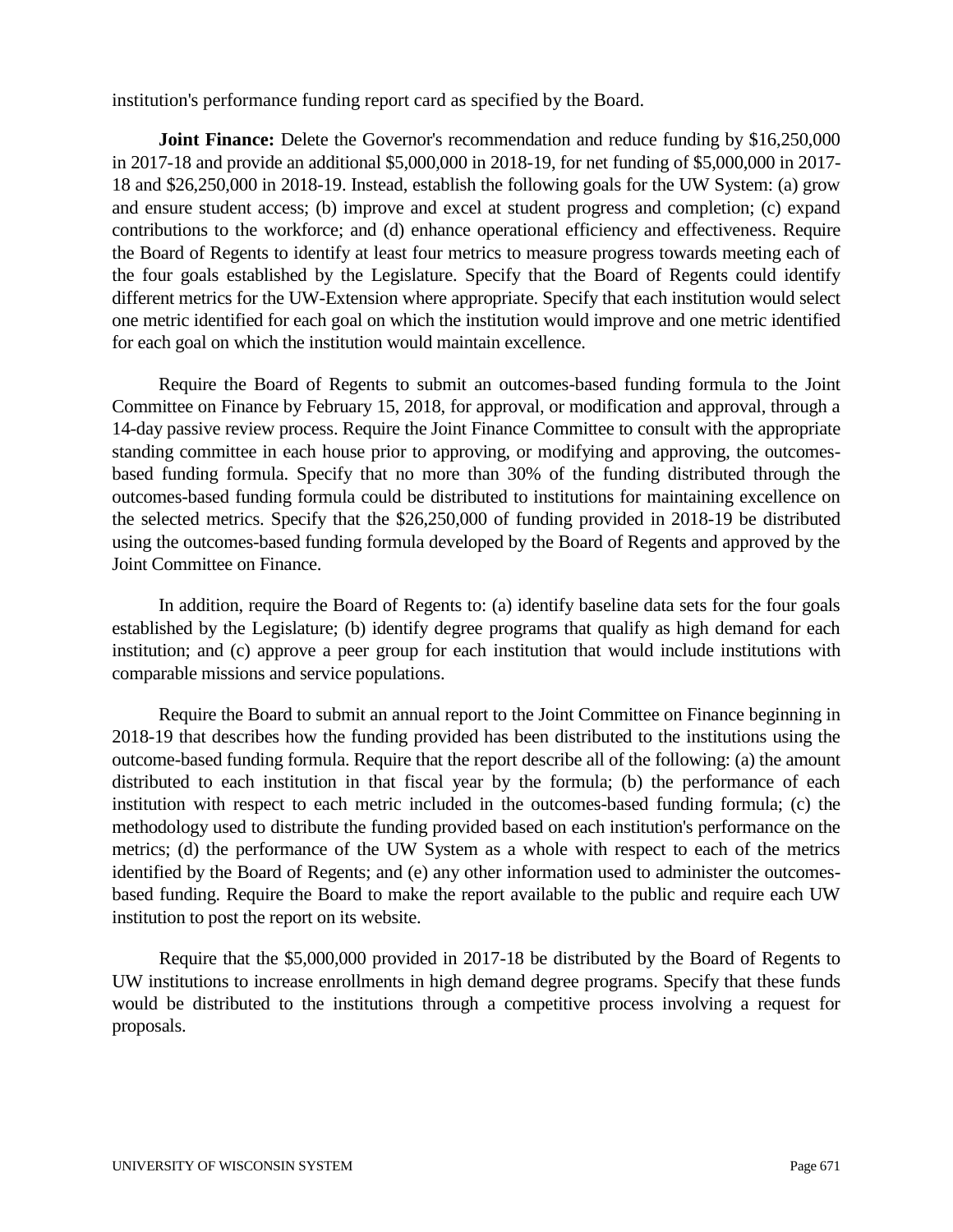#### **2. FUNDING FOR A 5% TUITION REDUCTION IN 2018-19** [LFB Paper 636]

|            | Governor<br>(Chg. to Base) | <b>Jt. Finance</b><br>(Chg. to Gov) | <b>Net Change</b> |
|------------|----------------------------|-------------------------------------|-------------------|
| <b>GPR</b> | \$35,000,000               | $-$ \$35,000,000                    | \$0               |

**Governor:** Increase the amount of funding provided through the UW System's general program operations appropriation by \$35,000,000 in 2018-19. According to the Executive Budget Book, this funding is provided to fund a 5% reduction in tuition in that year and should be allocated to the institutions in proportion to the estimated reduction in revenues as a result of the tuition decrease. The bill does not include any statutory or nonstatutory language regarding the amount by which tuition should be decreased or for which students or program tuition should be decreased.

**Joint Finance:** Delete \$35,000,000 provided to offset the reduction in resident undergraduate tuition in 2018-19 and specify that resident undergraduate tuition would be frozen in the 2017-18 and 2018-19 academic years.

#### **3. GENERAL WAGE ADJUSTMENTS AND FRINGE BENEFIT COSTS FOR UW EMPLOYEES** [LFB Papers 161 and 642]

|                              | Governor<br>(Chg. to Base) | <b>Jt. Finance</b><br>(Chg. to Gov) | <b>Net Change</b> |
|------------------------------|----------------------------|-------------------------------------|-------------------|
| $\overline{\phantom{a}}$ GPR | \$11,644,400               | $-$ \$11,644,400                    | \$0               |

**Governor:** Provide \$126,500 in 2017-18 and \$11,517,900 in 2018-19 to fund the following: (a) expected inflation in fringe benefit costs in each year of the biennium; and (b) general wage adjustments for UW employees of 2% on both September 30, 2018, and May 26, 2019. These general wage adjustments would be equal to those proposed for other state employees in 2018-19. According to the Budget in Brief, the amounts provided are the net of the estimated costs of (a) and (b) above and anticipated savings to the UW System if the Joint Committee on Finance potentially were to approve a contract to self-insure health care costs for state employees. The bill specifies that the Board of Regents could not request any funds from the state's compensation reserve during the 2017-19 biennium to fund compensation and fringe benefit costs.

**Joint Finance:** Modify the Governor's recommendation to provide the 2% general wage adjustments on July 1, 2018, and January 1, 2019. In addition, transfer the funding provided for increases in salary and fringe benefit costs for UW employees from the UW System's GPR general program operations appropriation to the compensation reserve and delete language specifying that the Board of Regents could not request any funds from the state's compensation reserve during the 2017-19 biennium. The compensation reserve amounts provided for the UW System are shown under "Budget Management and Compensation Reserves."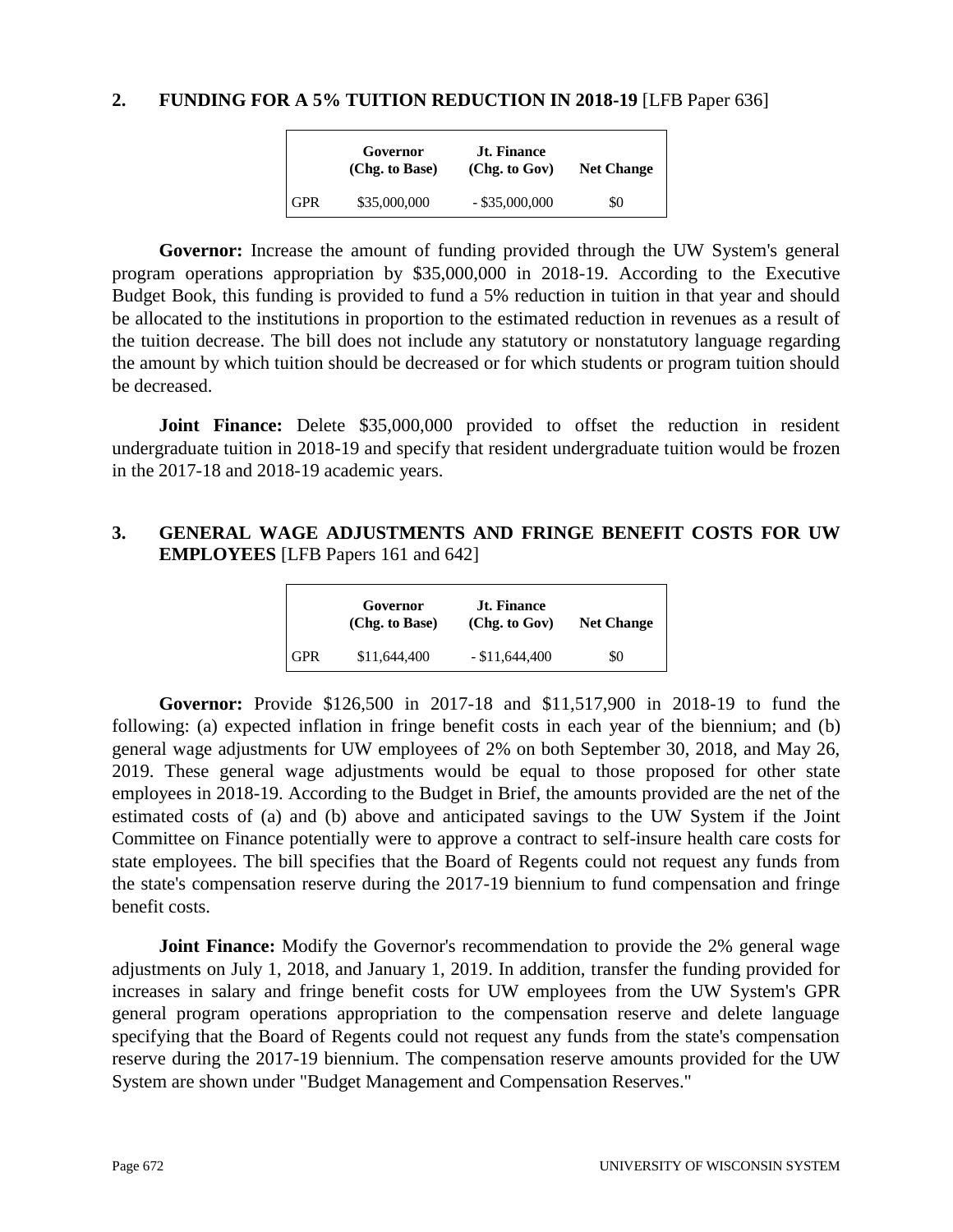#### **4. THOMPSON CENTER ON PUBLIC LEADERSHIP**

GPR \$3,000,000

**Joint Finance:** Provide \$1,500,000 annually in a new appropriation under the UW System for general program operations of the Tommy G. Thompson Center on Public Leadership. Create at the UW-Madison the Tommy G. Thompson Center on Public Leadership (Center) that has as its mission the facilitation of research, teaching, outreach, and needed policy reforms regarding effective public leadership that improve the practice of American government. Require the Center to endeavor to carry out its mission throughout all the institutions of the System.

Create a public leadership board (Board) attached to the UW System, whose members would consist of: (a) the Director of the Center; (b) the President of the Thompson Family Charitable Foundation, Inc. or his or her designee; (c) one member, appointed for a three-year term, who worked under the personal direction of former Governor Thompson during his career in state or federal government; (d) two members appointed for three-year terms from a list of at least three names submitted by the Speaker of the Assembly; and (e) two members appointed for three-year terms from a list of at least three names submitted by the Senate Majority Leader. The members under (d) and (e) would be appointed by the Governor without Senate confirmation.

Require the Board to appoint a director of the Center for a three-year term upon the joint recommendation of the Chancellor of the UW-Madison and the Dean of the College of Letters and Science at UW-Madison. Specify that the Center may do any of the following: (a) make grants to support faculty research that objectively studies public leadership in American political and legal institutions, policy making, and policy implementation; (b) conduct an annual competitive grant contest for encouraging faculty research described in (a) that has direct and urgent relevance for the state of Wisconsin; (c) publicize the findings of the research that is supported by the Center; (d) foster public debate over critical issues regarding effective public leadership and facilitate dialogue between academics and policy makes on those issues; (e) conduct and promote programs and events that bring timely political and policy issues to the attention of larger audiences; and (f) take any other action that is consistent with the mission of the Center.

Require that annually not less than \$500,000 of the amount appropriated to the Center be allocated by the Board for speaking engagements sponsored by the Center at campuses other than the UW-Madison campus. Require that the Director of the Center propose an annual budget itemizing expenditures of the moneys appropriated to the Center, including expenditures for grants to proposed recipients, which would be subject to the approval of the Board. Specify that upon the approval of the Board, the Director could make substantive changes to the annual budget only with the subsequent approval of the Board.

#### **5. CARBONE CANCER CENTER**

GPR \$980,000

**Joint Finance:** Provide \$490,000 annually through the UW System's GPR general program operations appropriation to expand precision medicine at the UW Carbone Cancer Center through the Precision Medicine Molecular Tumor Board by: (a) increasing access to precision medicine for cancer patients in Wisconsin; (b) providing genomics resources to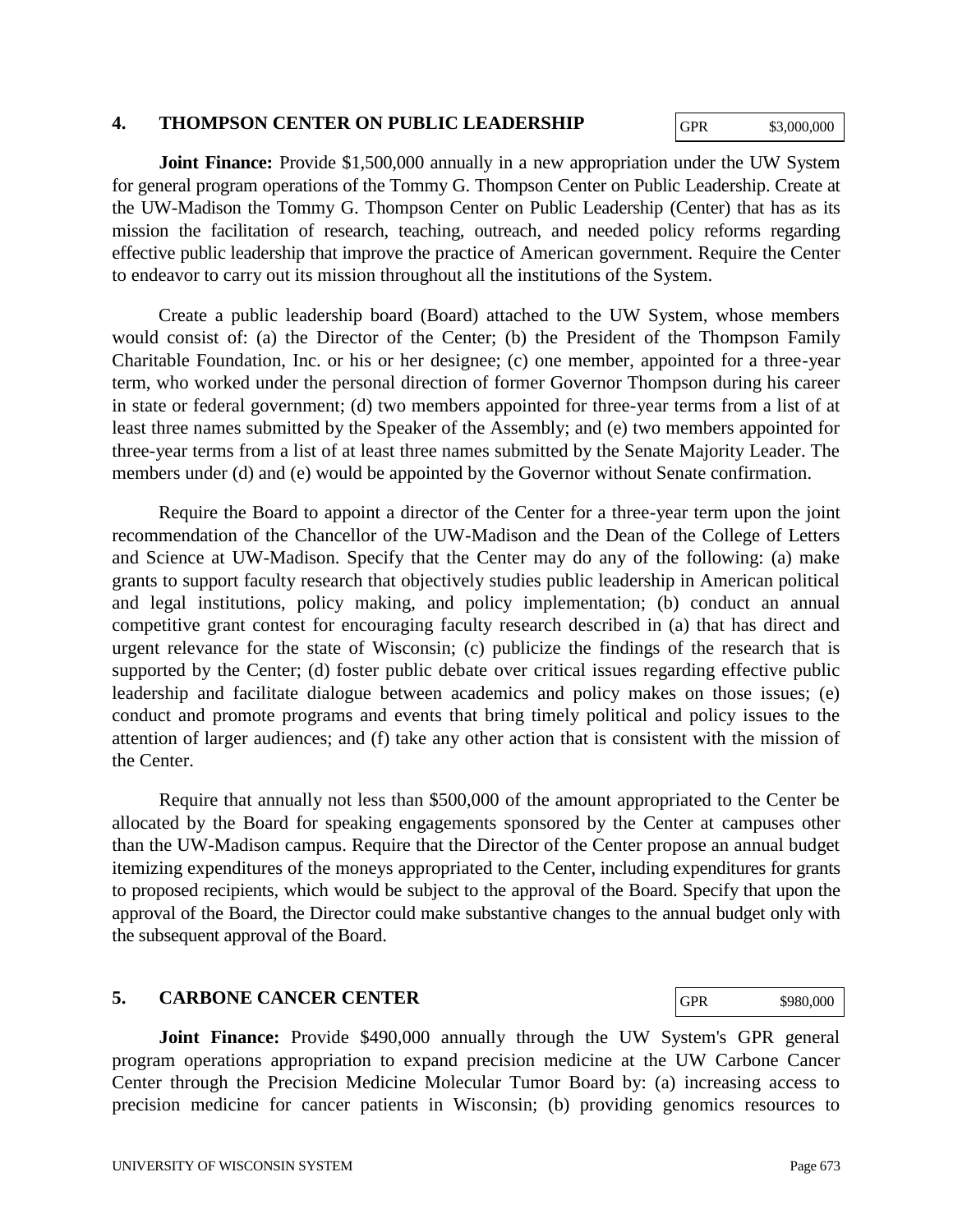patients in need; and (c) developing a precision medicine statewide database.

## **6. FINANCIAL AID FOR STUDENTS ENROLLED IN UW FLEXIBLE OPTION PROGRAMS** [LFB Paper 637]

|            | Governor<br>(Chg. to Base) | <b>Jt. Finance</b><br>(Chg. to Gov) | <b>Net Change</b> |
|------------|----------------------------|-------------------------------------|-------------------|
| <b>GPR</b> | \$700,000                  | $-$ \$52,000                        | \$648,000         |

**Governor:** Provide \$700,000 in 2018-19 through the UW System's appropriation for general program operations. According to the Executive Budget Book, this funding would be used to provide financial aid to students enrolled in programs offered through the UW Flexible Option platform.

**Joint Finance:** Modify the Governor's recommendation to provide \$271,100 in 2017-18 and reduce funding by \$323,100, for a net amount of \$271,100 in 2017-18 and \$376,900 in 2018-19 for financial aid for students enrolled in UW Flexible Option programs.

## **7. INCREASE FLEXIBLE OPTION DEGREE AND CERTIFICATE PROGRAMS** [LFB Paper 637]

**Governor:** Require the Board of Regents to ensure that the total number of accredited competency-based degree and certificate programs offered through the UW Flexible Option platform is increased by at least 50% by December 1, 2019. Specify that the number of programs offered through the UW Flexible Option platform on the effective date of the bill should be used for the purpose of calculating the increase. Provide that if the number of programs offered on the effective date of the bill is odd, the increase should be calculated using the next even number. Require that the new programs created between the effective date of the bill and December 1, 2019, include: (a) at least one program that assists certified nursing assistants in becoming registered nurses; and (b) at least one program that prepares nonteacher school district employees to successfully complete a standardized examination prescribed by the State Superintendent as a condition for obtaining a professional teaching permit or an initial teaching license.

**Joint Finance:** Modify the Governor's recommendation to: (a) require the Board of Regents to ensure that the total number of accredited competency-based degree and certificate programs offered through the UW Flexible Option platform is increased by at least 25% by December 1, 2019, instead of by 50%; (b) delete the requirement that the new programs include at least one program that assists certified nursing assistants in becoming registered nurses; and (c) require the Board of Regents to ensure that at least one School of Education within the UW System has partnered with a school district to develop a teacher residency program by December 1, 2019 (the coursework provided by the School of Education would not be required to be delivered via the UW Flexible Option platform).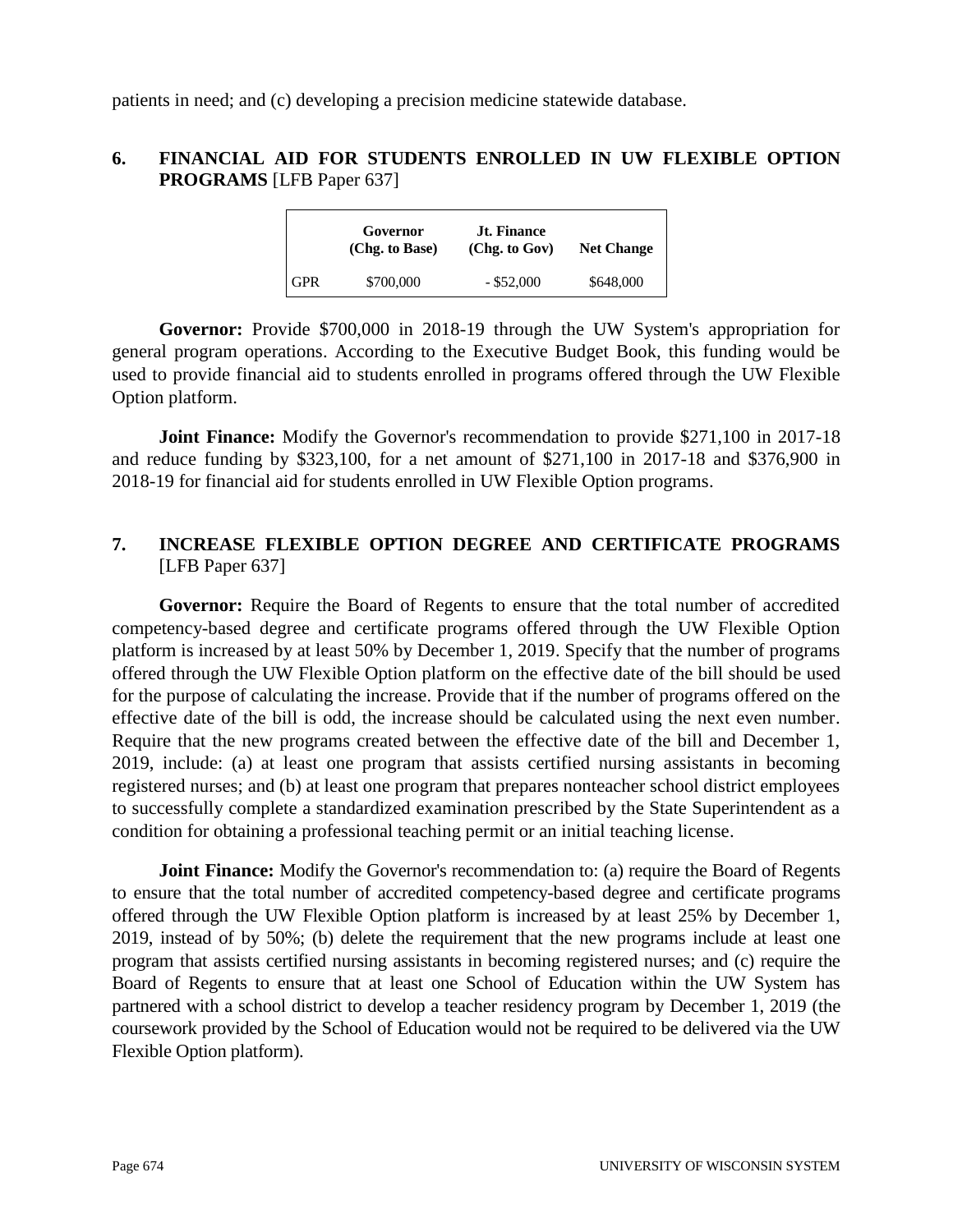#### **8. RURAL PHYSICIAN RESIDENCY ASSISTANCE PROGRAM** [LFB Paper 638]

|            | Governor<br>(Chg. to Base) | Jt. Finance<br>(Chg. to Gov) | <b>Net Change</b> |
|------------|----------------------------|------------------------------|-------------------|
| <b>GPR</b> | \$200,000                  | $-$ \$200,000                | \$0               |
| <b>SEG</b> |                            | 200,000                      | 200,000           |
| Total      | \$200,000                  | \$0                          | \$200,000         |

**Governor:** Provide \$100,000 annually through the UW System's general program operations appropriation for the rural physician residency assistance program. Under current law, the Department of Family Medicine in the UW School of Medicine and Public Health receives \$755,300 annually from the critical access hospital assessment fund to establish and support physician residency positions through the rural physician residency assistance program. To qualify for support through the program, a residency position must either be: (a) in a hospital that is located in a rural area or in a clinic staffed by physicians who admit patients to a hospital located in a rural area; or (b) include a rural rotation, begun after June 30, 2010, which consists of at least eight weeks of training experience in a hospital that is located in a rural area or in a clinic staffed by physicians who admit patients to a hospital located in a rural area. Only physician residencies in family practice, general surgery, internal medicine, obstetrics, pediatrics, or psychiatry may be supported with program funding.

**Joint Finance:** Provide an additional \$100,000 SEG annually from the critical access hospital fund and delete the proposed \$100,000 GPR annual increase.

#### **9. ALZHEIMER'S DISEASE RESEARCH CENTER FUNDING**

GPR \$100,000

**Governor/Joint Finance:** Provide \$50,000 annually through the UW System's general program operations appropriation for the Alzheimer's Disease Research Center at UW-Madison. Under 2005 Act 25, the Legislature provided \$1,000,000 GPR in 2005-06 and \$1,500,000 GPR in 2006-07 to the UW System to support Alzheimer's research. This funding was provided on an ongoing basis.

#### **10. REVIEW OF POLICIES RELATED TO ACADEMIC FREEDOM** GPR \$10,000

**Governor/Joint Finance:** Provide \$10,000 in 2017-18 through the UW System's appropriation for general program operations for the UW System to review and revise policies related to academic freedom.

#### **11. CREATE A RENEWABLE ENERGY APPROPRIATION**

**Governor/Joint Finance:** Create a sum certain appropriation under the UW System for electric energy derived from renewable resources and provide \$4,367,000 annually. Specify that these funds would be used for the premium cost incurred for the generation or purchase of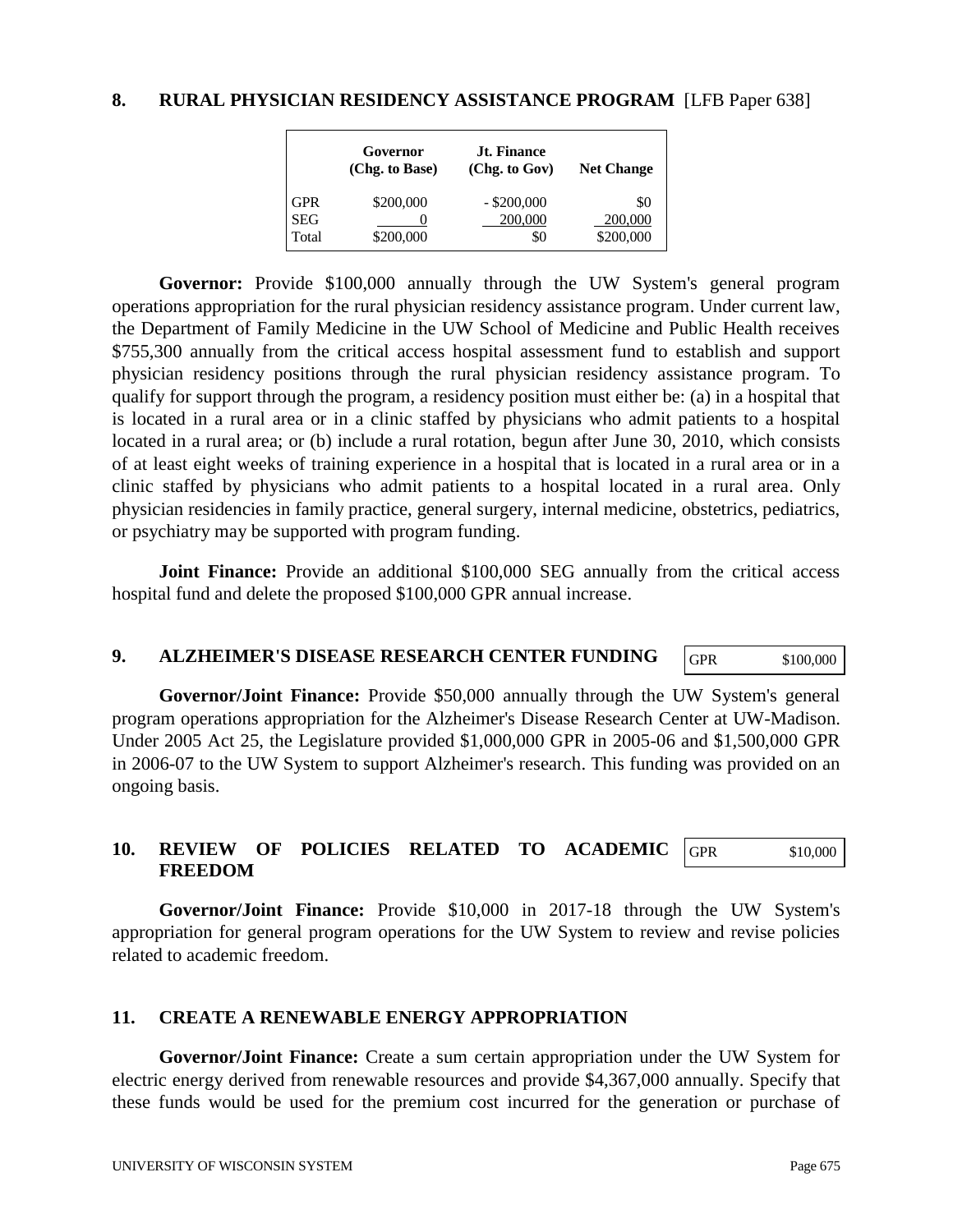electric energy derived from renewable resources as defined under current law. Reduce the UW System's GPR general program operations appropriation by \$4,367,000 annually and prohibit the Board of Regents from using funds provided through that appropriation for the premium cost incurred for the generation or purchase of electric energy derived from renewable resources.

# **12. REESTIMATE TUITION REVENUES AND POSITIONS**

**Governor/Joint Finance:** Provide additional expenditure

authority of \$83,958,300 annually and 159.22 positions beginning in 2017-18 to reflect increases in tuition revenues and positions funded by those revenues that have been incorporated into UW System's operating budget since 2014. These increases are attributable to the following: (a) changes in enrollment (\$9,659,000); (b) self-supporting programs (\$15,970,400); (c) differential tuition increases (\$5,869,700); and (d) increases in nonresident and graduate tuition (\$52,549,200). Tuition revenues are deposited in the UW System's PR general program operations appropriation. That appropriation is an all-moneys-received appropriation meaning that the UW System can expend all moneys deposited in the appropriation regardless of the amount shown in the appropriation schedule. In addition, the Board of Regents and the UW-Madison Chancellor may create or abolish positions funded with tuition revenue without the approval of the Legislature or the Joint Finance Committee.

# **13. DELETE VACANT GPR FUNDED POSITIONS** [LFB Paper 639]

**Joint Finance:** Delete 222.39 vacant GPR positions under the UW

System's GPR general program operations appropriation that were identified in the UW's agency budget request for deletion.

# **14. REESTIMATE GPR DEBT SERVICE** [LFB Paper 170]

Г

|     | Governor<br>(Chg. to Base) | Jt. Finance<br>(Chg. to Gov) | <b>Net Change</b> |
|-----|----------------------------|------------------------------|-------------------|
| GPR | $-$ \$13,024,300           | \$6,951,500                  | $-$ \$6,072,800   |

**Governor:** Reduce the GPR debt service appropriation by \$2,977,500 in 2017-18 and by \$10,046,800 in 2018-19 to reestimate debt service costs.

**Joint Finance:** Provide \$2,236,500 in 2017-18 and \$4,715,000 in 2018-19 to reestimate debt service costs based on May, 2017, projections.

|            | <b>Positions</b> |
|------------|------------------|
| <b>GPR</b> | $-222.39$        |

|    | <b>Funding</b> | <b>Positions</b> |
|----|----------------|------------------|
| PR | \$167,916,600  | 159.22           |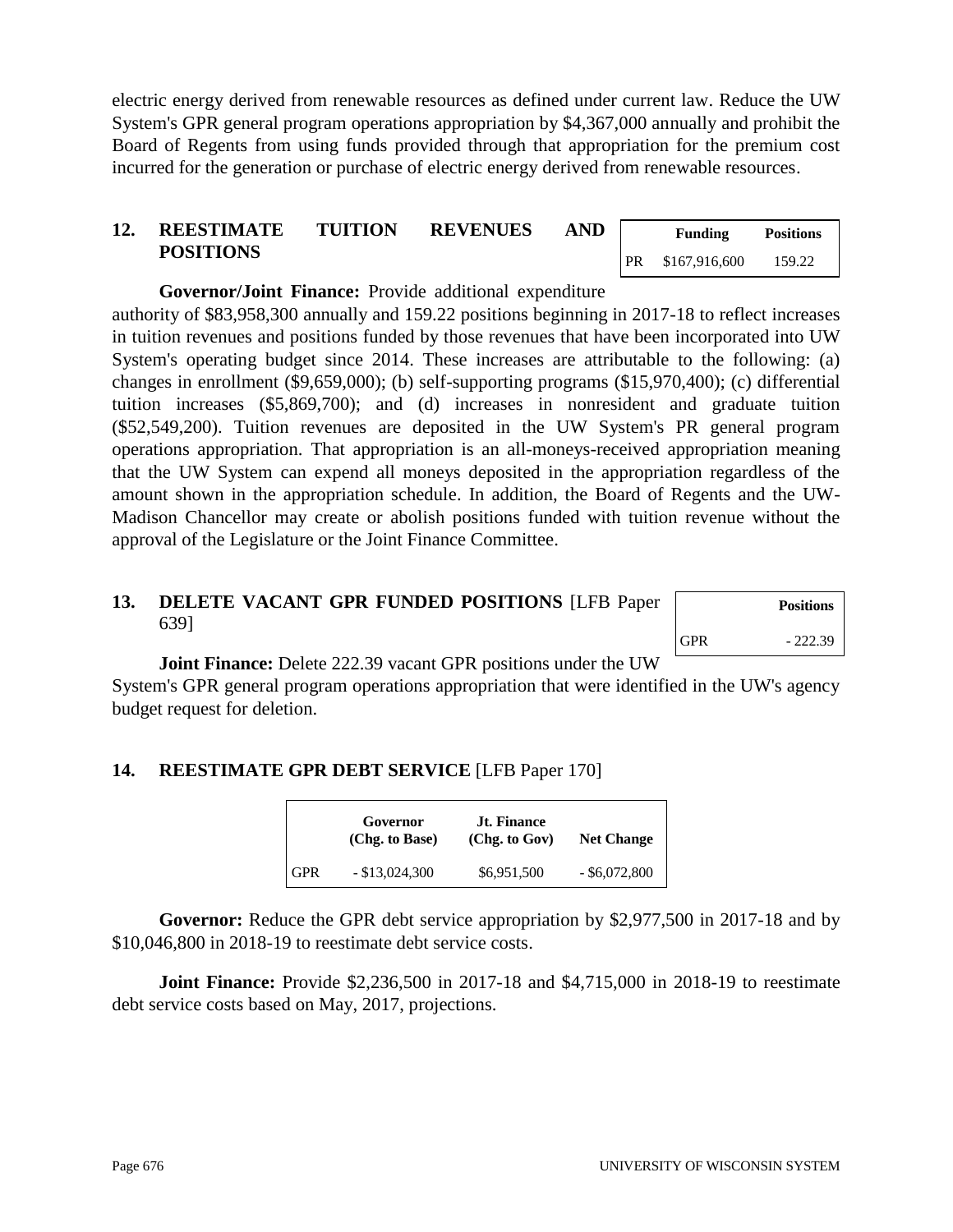#### **15. REESTIMATE PR DEBT SERVICE**

**Governor/Joint Finance:** Reduce the PR debt service appropriation by \$6,409,600 in 2017-18 and by \$1,542,500 in 2018-19 to reestimate debt service costs.

## **16. REESTIMATE FED, PR, AND SEG APPROPRIATIONS** [LFB Paper 639]

**Joint Finance:** Reestimate eight all-moneys-received appropriations based on 2015-16 actual expenditures as shown in the table. Total - \$202,589,400

#### **Appropriation Reestimates**

|                                                  | 2017-18         | 2018-19         | 2017-19           |            |
|--------------------------------------------------|-----------------|-----------------|-------------------|------------|
| Gifts and Nonfederal Grants and Contracts        | \$24,728,100    | \$24,728,100    | \$49,456,200      | <b>PR</b>  |
| State Laboratory of Hygiene                      | $-983.200$      | $-983.200$      | $-1.966,400$      | <b>PR</b>  |
| Veterinary Diagnostic Laboratory; Fees           | 496,200         | 496,200         | 992,400           | <b>PR</b>  |
| <b>Funds Transferred from State Agencies</b>     | 28,749,800      | 28,749,800      | 57,499,600        | <b>PR</b>  |
| Veterinary Diagnostic Laboratory; State Agencies | $-831,100$      | $-831,100$      | $-1,662,200$      | <b>PR</b>  |
| Subtotal--PR Funding Adjustments                 | \$52,159,800    | \$52,159,800    | \$104,319,600     | <b>PR</b>  |
| <b>Trust Fund Income</b>                         | $-$ \$4,221,800 | $-$ \$4,221,800 | $-$ \$8,443,600   | <b>SEG</b> |
| Federal Aid                                      | $-$147,750,100$ | $-$147,750,100$ | $-$ \$295,500,200 | <b>FED</b> |
| Veterinary Diagnostic Laboratory; Federal Funds  | $-1,482,600$    | $-1,482,600$    | $-2.965,200$      | <b>FED</b> |
| Subtotal--FED Funding Adjustments                | $-$149,232,700$ | $-$149,232,700$ | $-$ \$298,465,400 | <b>FED</b> |
| <b>Total Funding Adjustments</b>                 | $-$101.294.700$ | $-$101.294.700$ | $-$ \$202,589,400 | All Funds  |

#### **17. WIST AT UW STEVENS POINT**

**Joint Finance:** Provide \$440,000 SEG annually from the environmental fund in a new appropriation for the Wisconsin Institute for Sustainable Technology (WIST) at the UW-Stevens Point.

#### **18. DISCOVERY FARMS POSITION**

**Joint Finance:** Provide 0.80 SEG position beginning in 2017-18 under the appropriation for discovery farm grants.

## **19. UW-EXTENSION WATERSHED-NONPOINT SOURCE CONTRACTS**

**Governor/Joint Finance:** Delete the requirement that the Department of Natural Resources allocate \$500,000 annually from its appropriation for watershed-nonpoint source contracts for contracts for educational and technical assistance provided by UW-Extension.

PR - \$7,952,100

FED - \$298,465,400 PR 104,319,600 SEG  $-8,443,600$ 

SEG \$880,000

SEG 0.80

**Positions**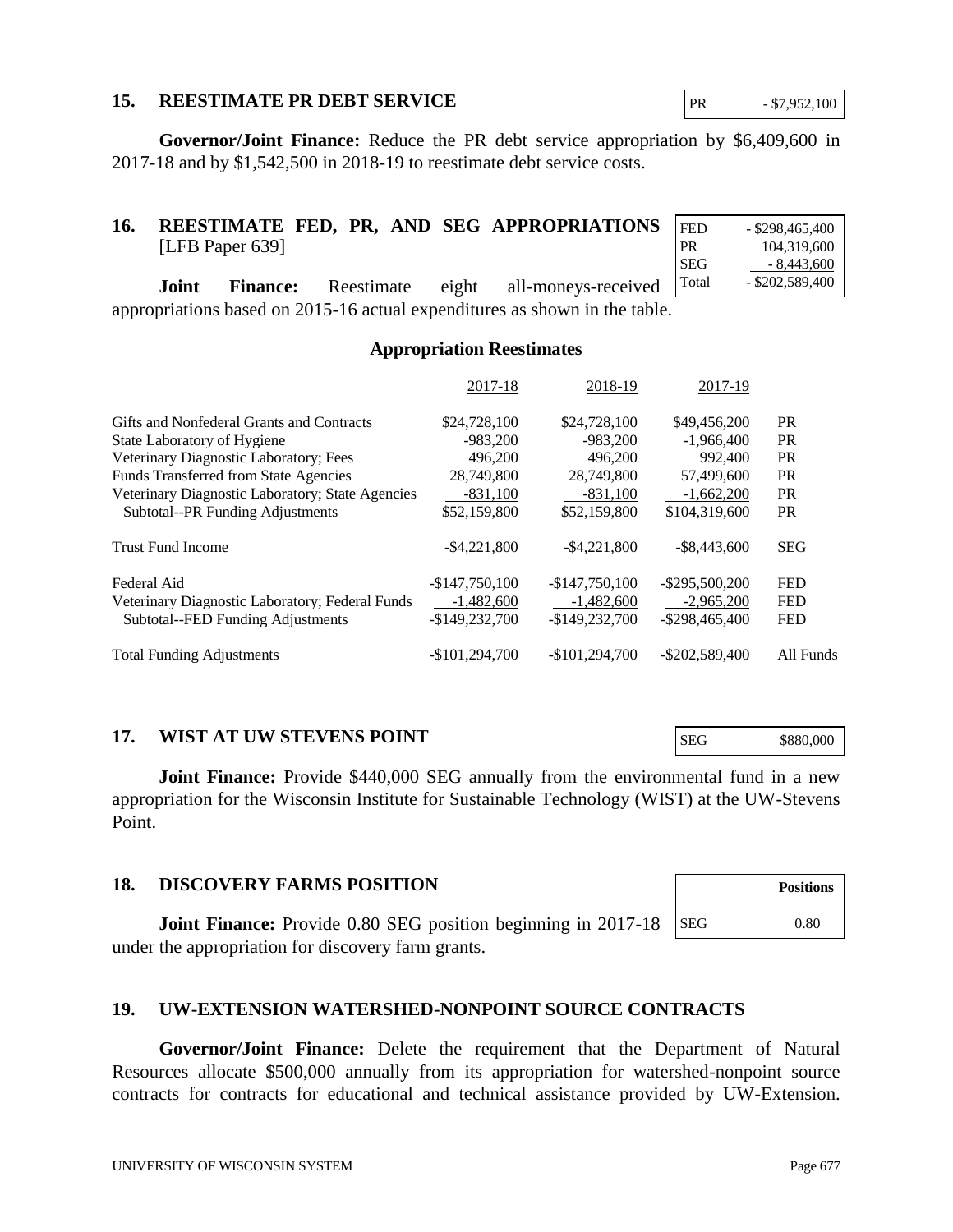Under current law, these funds are deposited in the UW System's program revenue appropriation for funds transferred from other state agencies. The bill would not reduce the amount of this appropriation to reflect this provision.

## **20. DELETE TRIBAL GAMING REVENUE APPROPRIATION FOR UW-GREEN BAY PROGRAMMING** [LFB Paper 640]

**Governor:** Delete the appropriation under the Department of Administration for UW-Green Bay programming. This appropriation provides \$247,500 annually from tribal gaming revenues for programing that is jointly developed by the Oneida Tribe and UW-Green Bay. Under current law, the funds provided by this appropriation are deposited in the UW System's program revenue appropriation for funds transferred from other state agencies. The bill would not reduce the amount of that appropriation to reflect this provision.

**Joint Finance:** Delete provision, which would restore the appropriation under the UW System.

## **21. PERMIT STUDENTS TO DECLINE TO PAY ALLOCABLE SEGREGATED FEES**

**Governor:** Require the Board of Regents to ensure that each student has the opportunity to decline to pay all allocable segregated fees charged for a semester, session, or academic year at the time that the student pays tuition for that semester, session, or academic year. Require the Board to ensure that each student's tuition bill for a semester or session would include a statement that allocable segregated fees are optional and that a student may decline to pay all allocable segregated fees charged by the institution or UW Colleges campus.

In addition, require the Board to ensure that a statement that allocable segregated fees are optional and that a student may decline to pay all allocable segregated fees charged by an institution or UW Colleges campus is posted on each institution's and UW Colleges campus's Internet site. Under current law, the Board must ensure that the segregated fees applicable at each institution and UW Colleges campus are posted on the institution's or UW Colleges campus's Internet site along with detailed information on the organizations and activities for which allocable segregated fees are expended.

Under the bill, allocable segregated fees would be defined as segregated fees that provide substantial support for campus student activities and that students are responsible for allocating in consultation with the chancellor and subject to the final confirmation of the Board. These provisions would first apply to fees charged for the first semester or session of the 2018-19 academic year.

**Joint Finance:** Delete provision as a non-fiscal policy item. Instead, require the Board of Regents to revise its policies regarding student segregated fees to ensure that the classification of those fees as allocable or nonallocable is consistent across institutions. Require the Board of Regents to submit those revised policies to the Joint Finance Committee for approval through a 14 day passive review process. Specify that the Board of Regents may not approve an increase in the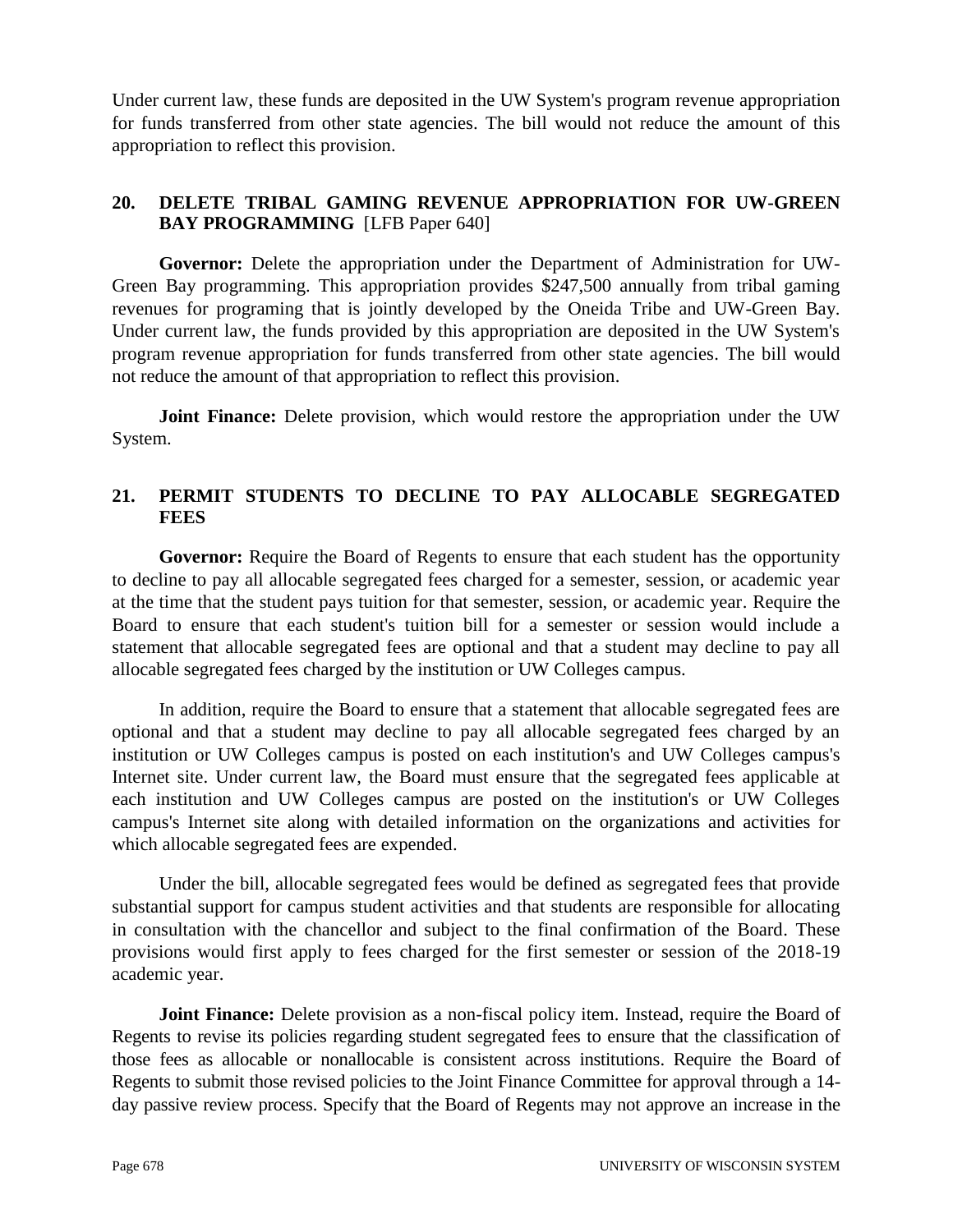allocable portion of segregated fees at any institution until the Joint Finance Committee has approved the revised policy.

#### **22. TUITION AND FEE REMISSIONS FOR THE CHILDREN AND SPOUSES OF DECEASED OR DISABLED VETERANS** [LFB Paper 641]

**Governor:** Provide that, for the purpose of tuition and fee remissions for children and spouses, an eligible veteran is a person who meets all of the following criteria: (a) has service on active duty under honorable conditions in the U.S. Armed Force, in forces incorporated as part of the U.S. Armed Forces, in the National Guard, or in a reserve component of the U.S. Armed Forces; (b) was a resident of this state at the time of entry into that service or resided in this state for at least five consecutive years immediately preceding the beginning of any semester or session for which the person registers at an institution; and (c) either died on active duty, died as the result of a service-connected disability, or died in the line of duty while on active or inactive duty for training purposes while a resident of this state or has been awarded at least a 30% service-connected disability rating by the U.S. Department of Veterans Affairs. Under current law, an eligible veteran for the purpose of tuition and fees remissions for children and spouses is a person who meets the criteria described in (a) and (c) above and who was a resident of this state at the time of entry into service.

Under current law, the Board of Regents is required to grant a full remission of tuition and segregated fees for 128 credits or eight semesters, whichever is longer, to a resident student who is the spouse, unremarried surviving spouse, or child of an eligible veteran. The amount of tuition and fees remitted to such a student is reduced by the amount paid on behalf of the student by the U.S. Department of Veterans Affairs through the Post 9/11 G.I. Bill. Credits or semesters for which the student received a remission from a technical college district board are counted against the 128 credit or eight semester limit. To remain eligible for remissions, a student must maintain a cumulative grade point average of at least a 2.0. Children of eligible veterans are only eligible to receive remissions while they are at least 17 but not yet 26 years of age.

In 2015-16, the Board of Regents remitted \$10.0 million in tuition and fees to the spouses, unremarried surviving spouses, and children of eligible veterans under current law. A sum certain general purpose revenue appropriation under the Higher Educational Aids Board partially reimburses the Board of Regents and the technical college district boards, which are also required to grant such remissions, for these remissions. In 2015-16, HEAB reimbursed the Board of Regents and the technical college district boards for 15% of tuition and fees remitted to spouses, unremarried surviving spouses, and children of eligible veterans.

**Joint Finance:** Modify the Governor's recommendation for veterans who did not reside in Wisconsin at the time of entry into service to specify that: (a) the children and unremarried surviving spouse of a deceased veteran would be eligible for tuition and fee remissions if the veteran had lived in this state for at least five consecutive years after he or she attained the age of 18; and (b) the children and spouse of a disabled veteran would be eligible for tuition and fee remissions if the veteran has lived in this state for at least five consecutive years immediately preceding the semester or session for which the child or spouse seeks a remission. In addition,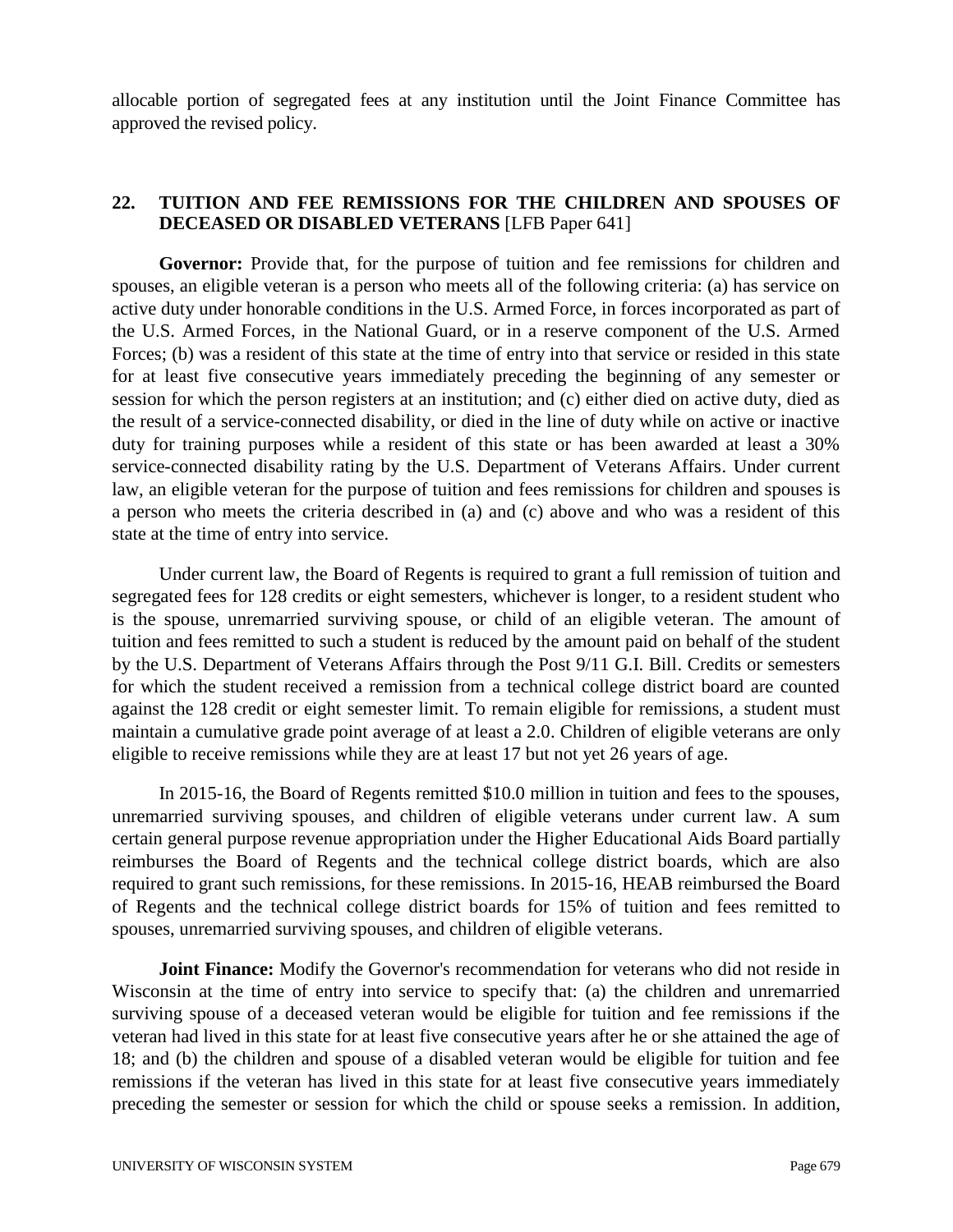specify that the child, spouse, or unremarried surviving spouse of a deceased or disabled veteran who did not enter service from this state but who resided in this state for at least five consecutive years would only be eligible for tuition and fee remissions if the child or spouse has resided in this state for at least five consecutive years immediately preceding enrollment.

#### **23. NATIONAL GUARD NONRESIDENT TUITION EXEMPTION**

**Joint Finance:** Provide an exemption from nonresident tuition for students who meet all of the following criteria: (a) the student has resided in this state for six months immediately preceding the beginning of any semester or session in which the student enrolls; (b) the student is a member of the Wisconsin National Guard or a reserve unit of the U.S. Armed Forces when he or she registers at an institution and has been a member for the six months immediately preceding the semester in which the student enrolls; and (c) while enrolled, the student continues to be a member of the Wisconsin National Guard or a reserve unit of the U.S. Armed Forces, or is honorably discharged or released under honorable conditions from the Wisconsin National Guard or a reserve unit of the U.S. Armed Forces. Specify that a student who meets the criteria above and who withdraws from an institution during a semester or session because he or she is called into active duty with the Wisconsin National Guard or the U.S. Armed Forces for at least 30 days is entitled to an exemption from nonresident tuition if he or she reenrolls in a UW institution during the semester in which he or she is discharged, demobilized, or deactivated from active during or in the following semester. Provide that a student who meets the criteria above would be eligible to receive an exemption from nonresident tuition for 128 credits or eight semesters, whichever is longer. This provision would first apply to students who enroll in an institution in the academic year beginning after the effective date of the bill.

## **24. ACADEMIC CREDIT FOR MILITARY TRAINING**

**Joint Finance:** Require the UW System and the Wisconsin Technical College System to accept: (a) the American Council on Education's recommendation for credits that can be found on a service member's Joint Services Transcript; or (b) credits shown on the Community College of the Air Force transcript.

# **25. QUALIFICATIONS OF UW SYSTEM PRESIDENT, CHANCELLOR, OR VICE CHANCELLOR CANDIDATES**

**Joint Finance:** Prohibit the Board of Regents or any institution from adopting any policy or promulgating any rule that requires the Board to consider only individuals who are faculty members or who have been granted tenure at UW institutions or other institutions of higher education or who hold terminal degrees for appointment as the UW System President or the chancellor or vice chancellor of a UW institution.

## **26. UW-GREEN BAY ENGINEERING SCHOOL**

**Joint Finance:** Authorize the Board of Regents to create an engineering school at UW-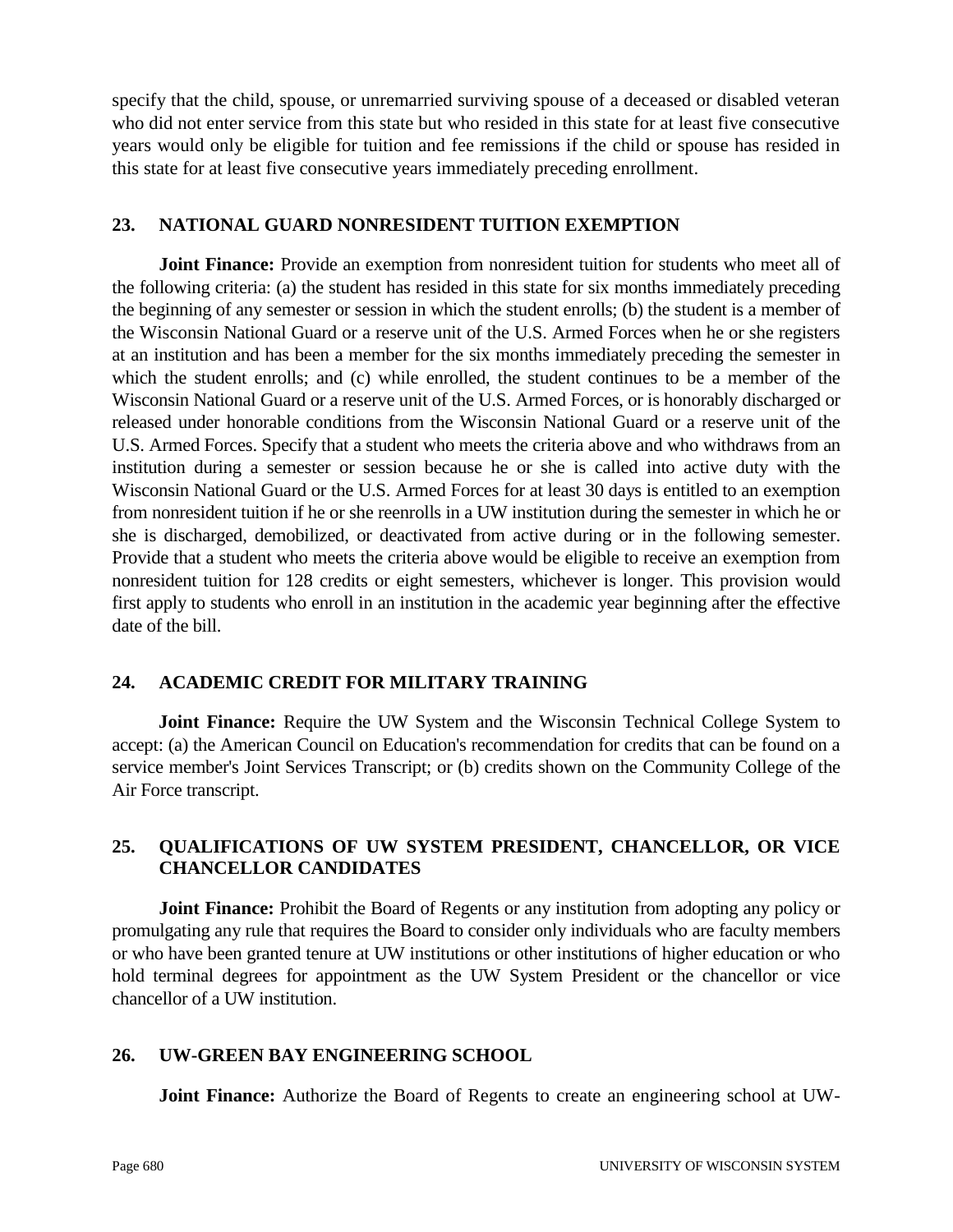Green Bay.

#### **27. UW-OSHKOSH FOUNDATION**

**Joint Finance:** Prohibit the Board of Regents from transferring funds to the UW-Oshkosh Foundation unless the transfer is first approved by legislative enactment.

#### **28. INDEPENDENT AUDIT**

**Joint Finance:** Suspend current law during the 2017-19 biennium requiring the Legislative Audit Bureau to conduct an annual financial audit of the UW System. Instead, require the UW System to contract with an independent accounting firm which has been licensed by the State of Wisconsin for purposes of conducting the annual financial statement audit. Specify that the independent accounting firm would be contracted by, and would report to, the UW Board of Regents. Require that the independent audit firm provide the all of the following to the Board of Regents, the Governor, the Joint Legislative Audit Committee, and the Joint Finance Committee: (a) the audited financial statements; (b) performance improvement observations; and (c) a management letter complete with internal control deficiencies and audit differences. Specify that this provision would only apply to the fiscal years ending June 30, 2018, and June 30, 2019. In addition, provide that the independent audit firm may use the Legislative Audit Bureau to assist in conducting the audit to the extent the work relied upon does not modify the audit opinion with the exception of accepting the prior years unqualified opinion.

## **29. LODGING RATES**

**Joint Finance:** Prohibit the Board of Regents from providing for reimbursement of System employees for lodging expenses in Wisconsin at a rate that exceeds the maximum rate for such expenses incurred in the same location in Wisconsin under the approved uniform travel schedule incorporated into the current compensation plan. Specify that this prohibition would first apply to claims for reimbursement on the first day of the fourth month beginning after publication of the budget act. Contracts that are in effect on that day would be exempt from this provision.

## **30. LEASES OF STUDENT HOUSING**

**Governor:** Delete the exemption from the Board of Regents' lease authority for leases of real property to be used as student housing that were not in effect on July 14, 2015. Under current law, provision of all leases of real property to be occupied by the Board of Regents for use other than for student housing is the responsibility of the Board. The provision of leases for use as student housing is the responsibility of the Department of Administration, except for leases of student housing that were in effect as of July 14, 2015, which are the responsibility of the Board. Under this provision, the Board of Regents would be responsible for all leases of real property to be occupied by the Board.

**Joint Finance:** Delete provision as a non-fiscal policy item.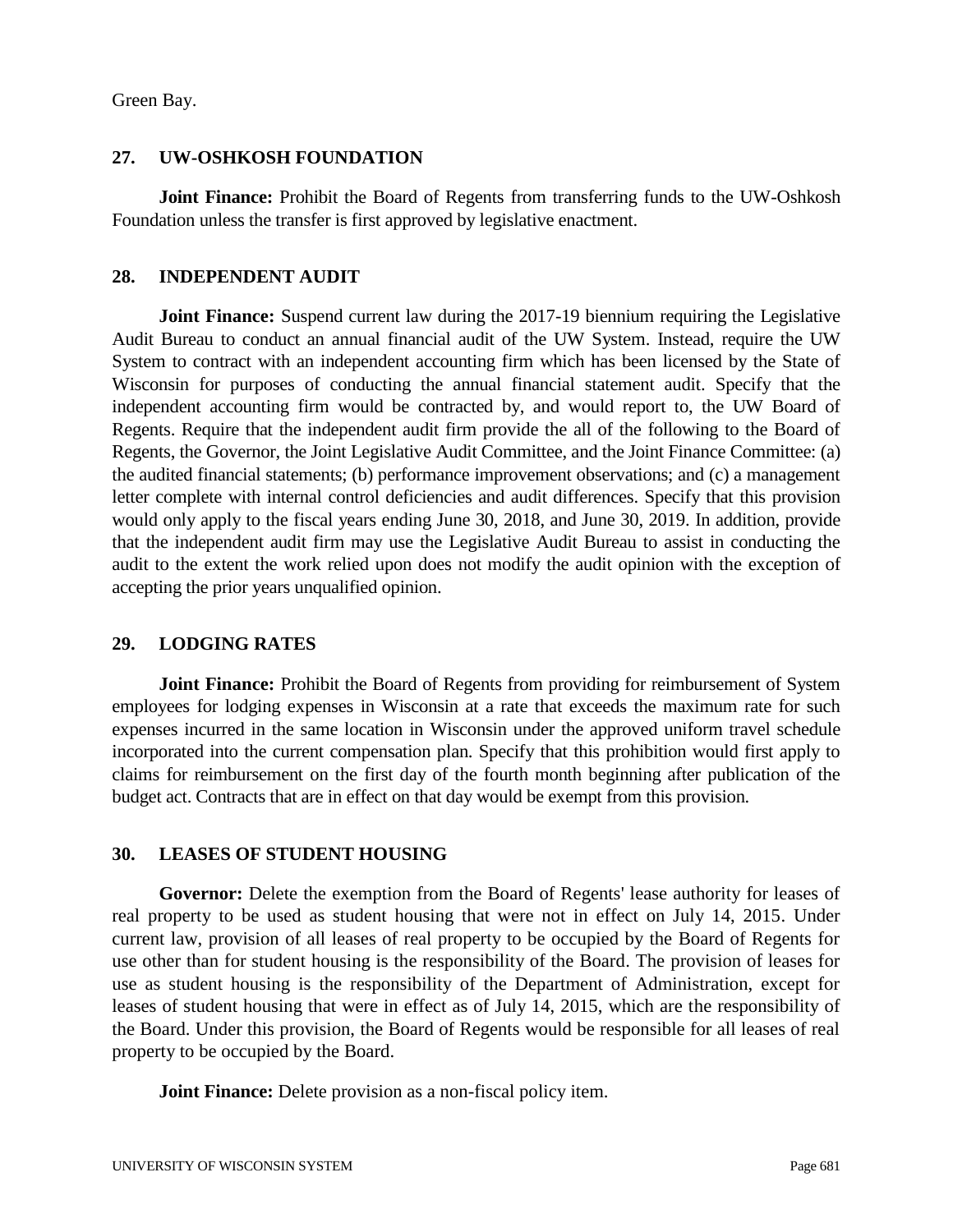#### **31. THREE-YEAR DEGREE STATEMENTS**

**Governor:** Require each university to submit to the Board of Regents and post on its website a statement describing how each major for which the university offers a bachelor's degree may be completed within three academic years. Specify that the chronology of the statement would begin with the fall semester of the student's first year of the bachelor's degree program. Under current law, university is defined as any baccalaureate or graduate degree granting institution, which would include the UW System's 13 four-year institutions and the UW Colleges which grant a bachelor's of applied arts and science degree.

Specify that the statement could include any of the following methods for contributing to earning a bachelor's degree in three academic years: (a) advanced placement credit; (b) international baccalaureate program credit; (c) satisfaction of degree and credit-hour requirements by completing courses that are widely available at technical colleges or through online programs offered by UW institutions or private, nonprofit institutions of higher education; (d) postsecondary credit earned through the early college credit program; (e) completion of course work during summer sessions; (f) waiver of foreign language degree requirements based on a proficiency examination specified by the university; or (g) any other method specified by the university. Specify that this provision would not require a university to take any action that would violate the requirements of any independent association that accredits bachelor's degree programs.

 Under the bill, each university would be required to submit these statements for at least 10% of all bachelor's degree programs offered no later than January 1, 2018, and for at least 60% of bachelor's degree programs no later than June 30, 2020. Statements submitted to the Board would be provided to the State Superintendent of Public Instruction, who would be required to distribute copies of the statements to school boards, operators of independent charter schools, and the governing bodies of private schools that participate in the special needs scholarship program and the private school choice programs that operate high school grades. The school boards, governing bodies, and charter school operators would be required to make copies of the statements available to high school principals, guidance counselors, or equivalent positions.

In addition, the Board and the UW-Madison Chancellor would be required to include the number of bachelor's degrees that were completed within three academic years and the percentage of bachelor's degree programs for which statements were submitted to the Board in the annual accountability reports that they are required to submit to the Governor and Legislature under current law.

**Joint Finance:** Delete provision as a non-fiscal policy item.

## **32. REQUIRE BACHELOR'S DEGREE CANDIDATES TO HAVE AN INTERNSHIP OR WORK EXPERIENCE**

Governor: Provide that the Board of Regents could not confer a bachelor's degree on a student enrolled in a university unless the student has had an internship or work experience while enrolled in the university and require the Board to establish policies for determining whether a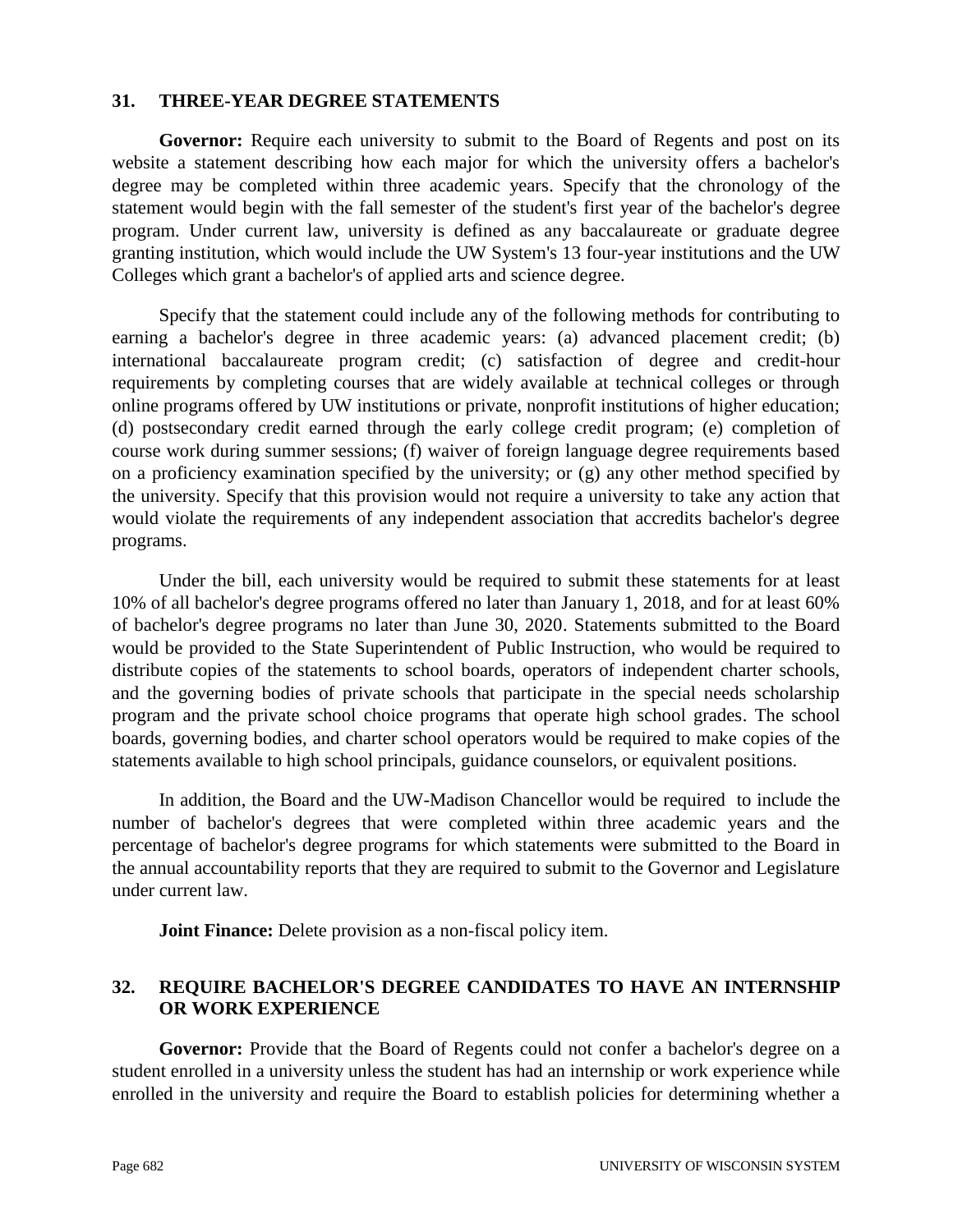student has satisfied this degree requirement. Specify that this provision would first apply to students who first enroll in the 2018-19 academic year.

**Joint Finance:** Delete provision as a non-fiscal policy item.

#### **33. CORE GENERAL EDUCATION COURSES TRANSFER AGREEMENT**

**Governor:** Increase the number of credits for completing courses identified in the core general education courses transfer agreement from 30 to 60. Specify that, beginning in the 2018- 19 academic year, the Board of Regents and the Wisconsin Technical College System Board (WTCS) would establish policies to ensure that credits for completing courses identified in that agreement would be transferable and would satisfy general education requirements at the receiving institution or college, and between and within each institution, UW Colleges campus, and technical college. In addition, specify that core general education courses completed by high school students enrolled in UW System institutions or other educational institutions through the early college credit program would be included in the agreement.

Under 2013 Act 20, the Board of Regents and the WTCS Board were required to enter into and implement an agreement that identified core general education courses totaling not fewer than 30 credits by the 2014-15 academic year. The Board of Regents and the WTCS Board were required to establish policies to ensure that the credits for completing those courses would be transferable and would satisfy general education requirements at the receiving institution or college, and between and within each institution, UW Colleges campus, and technical college. The governing boards of tribally controlled colleges in this state and the Wisconsin Association of Independent Colleges and Universities, on behalf of private colleges, may also enter into this agreement.

**Joint Finance:** Delete provision as a non-fiscal policy item.

## **34. EARLY COLLEGE CREDIT TRANSFER POLICIES**

**Governor:** Require the Board of Regents to establish policies for the appropriate transfer of postsecondary credits earned by high school students enrolled in courses at UW System institutions and at institutions outside the UW System through the early college credit program. If the Board determines that postsecondary credits earned by a high school student through the early college credit program would not be transferable, the Board would be required to permit the student to take an examination to determine the student's competency in the subject area of the course. If the student were to receive a passing score on the examination, the Board would be required to award equivalent credits to the student.

**Joint Finance:** Delete provision as a non-fiscal policy item.

## **35. CREDIT TRANSFER REPORT**

Governor: Require the Board of Regents to measure the effectiveness of its policies regarding the appropriate transfer of credits between institutions within the UW System,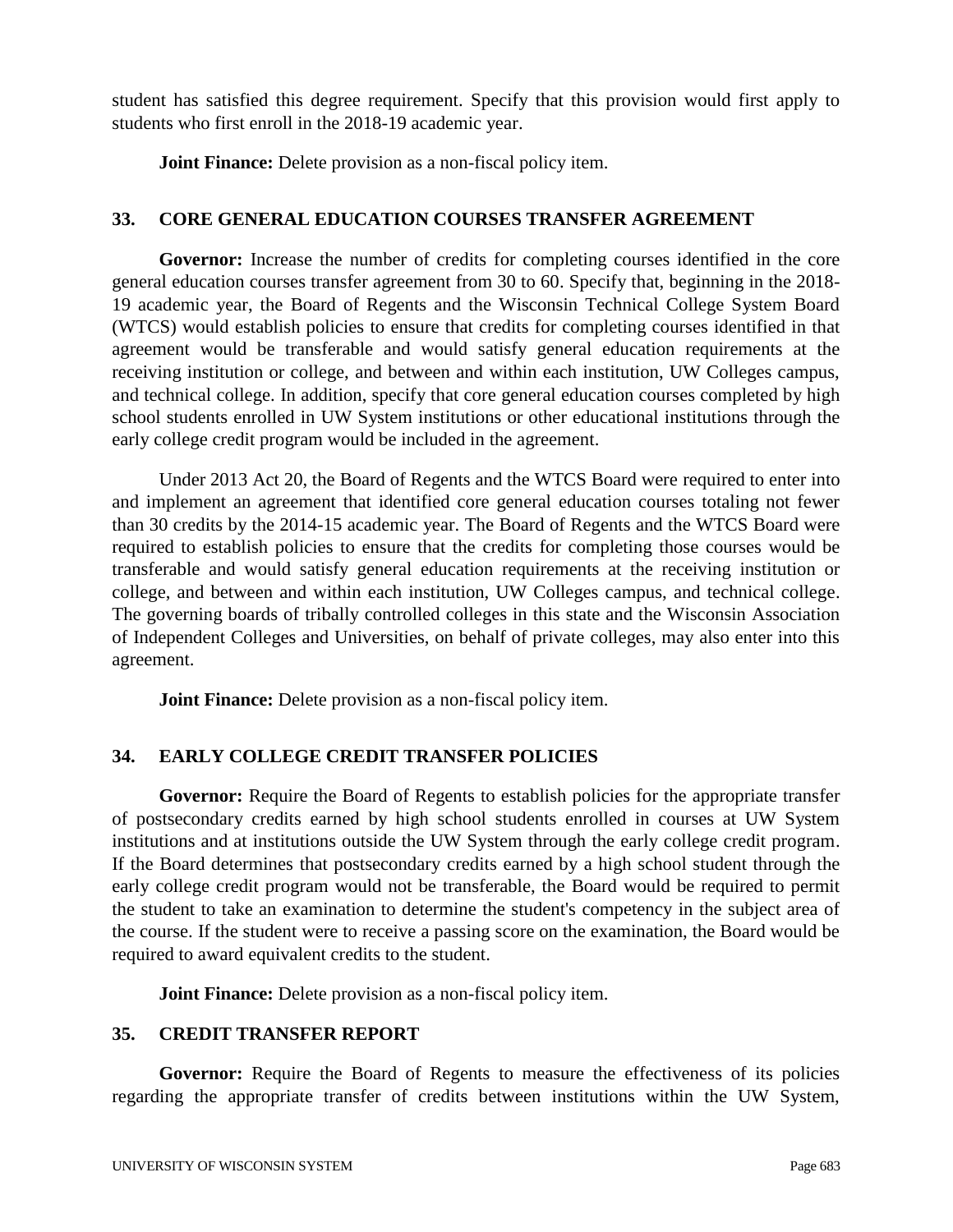including postsecondary credits earned by high school students at UW institutions through the early college credit program. Require the Board to submit a report that describes any barriers to credit transferability within the UW System to the Chief Clerk of each house of the Legislature by January 1, 2018.

**Joint Finance:** Delete provision as a non-fiscal policy item.

# **36. FACULTY AND ACADEMIC STAFF TEACHING WORKLOAD POLICIES AND REPORTING REQUIREMENTS**

**Governor/Joint Finance:** Require the Board of Regents to develop and implement a plan that includes all of the following for each institution within the UW System, including UW-Madison: (a) policies for monitoring teaching workloads of faculty and instructional academic staff, including requirements for individual faculty and instructional academic staff members to report the number of hours spent teaching to UW System Administration; and (b) policies for rewarding faculty and instructional academic staff who teach more than a standard academic workload. Specify that the Board and the UW-Madison Chancellor should revise their personnel systems and employment relations policies and practices to ensure that those systems, policies, and practices are consistent with the plan described above. Specify that any changes made to the personnel systems to ensure that those systems are consistent with the plan would not require approval by the Joint Committee on Employment Relations before they could be implemented.

Require the Board and the UW-Madison Chancellor to include aggregate data on teaching hours reported to UW System Administration under the plan described above in the annual accountability reports that they are required to submit to the Governor and Legislature under current law. In addition, require the Board to publish the aggregate data on teaching hours included in the annual accountability reports on the accountability dashboard published on the UW System's Internet site and to make the teaching hours reported by individual faculty and academic staff members accessible via links on the dashboard.

## **37. FREEDOM OF EXPRESSION**

**Governor:** Require that the Board of Regents and each institution and UW Colleges campus be committed to free and open inquiry in all matters and guarantee all members of the UW System's community the broadest possible latitude to speak, write, listen, challenge, and learn. Except to the extent limitations on that freedom are necessary to the functioning of the UW System, require the Board and each institution and UW Colleges campus to fully respect and support the freedom of all members of the UW System's community to discuss any problem that presents itself.

Specify that, in the face of conflicting ideas, it is not the proper role of the Board or any institution or UW Colleges campus to attempt to shield individuals from ideas and opinions they find unwelcome, disagreeable, or even deeply offensive. Specify that although the Board and each institution and UW Colleges campus greatly value civility, and although all members of the UW System's community share in the responsibility for maintaining a climate of mutual respect,